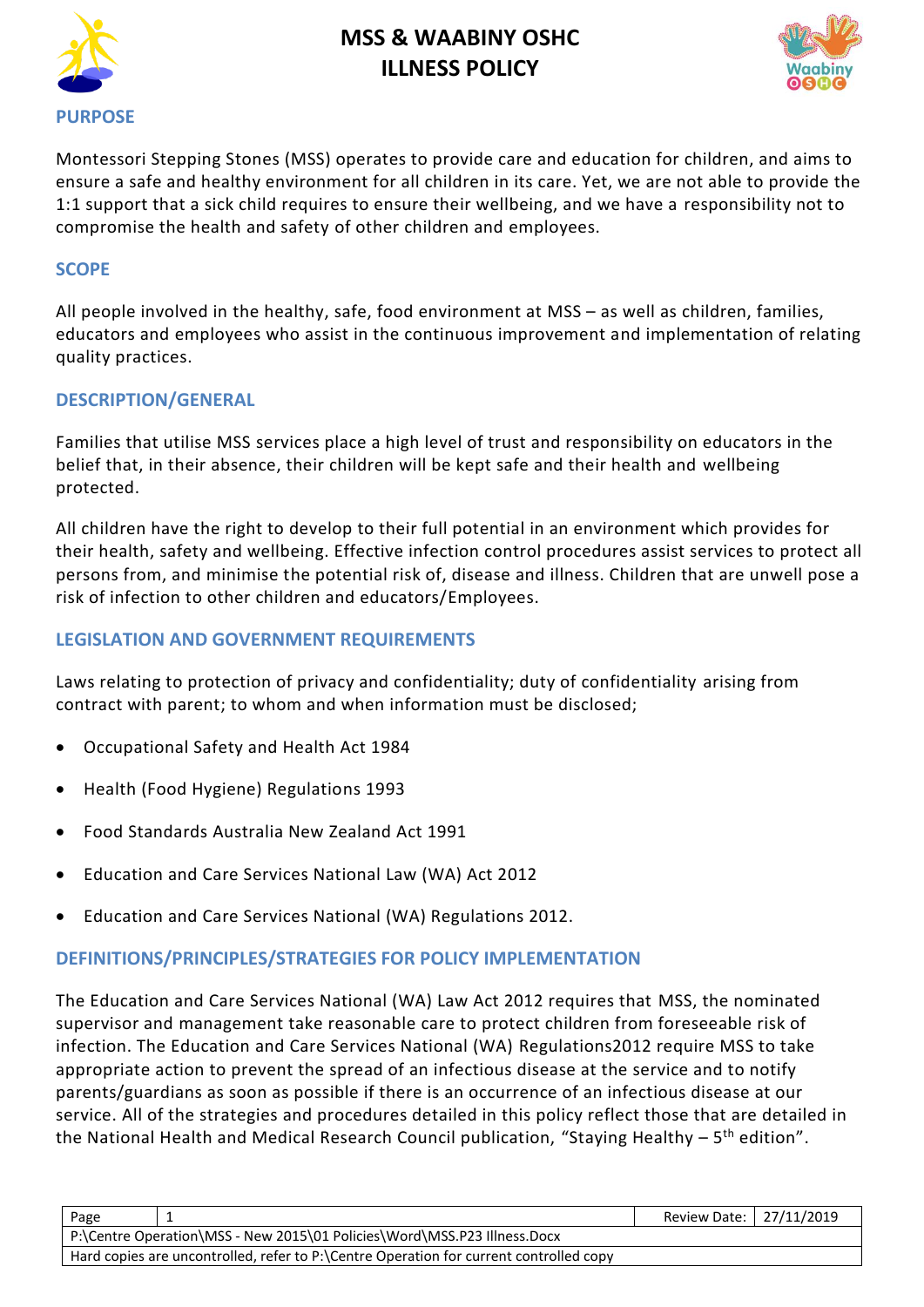



#### **CHILDREN'S NEEDS**

Protection from infection; to feel physically and emotionally well, and to feel safe in the knowledge that their wellbeing and individual health care needs will be met when they are not well.

#### **FAMILIES' NEEDS**

Families expect that our educators will care for their children appropriately should they become unwell while in our care, and keep them informed about their child's wellbeing whilst at the centre that their children will be protected from unnecessary exposure to infection.

#### **EDUCATOR AND EMPLOYEES NEEDS**

Protection from infection and to receive management support through clear written policies and understanding the issues regarding the care of children who are feeling unwell; (i.e. 1 to 1 with sick child). To be able to maintain good communication with families with clear written policies to give to families so that they take responsibility for their child when sick. To have current information on childhood illness, communicable and notifiable diseases and vaccinations offered to educators at risk.

#### **MANAGEMENT NEEDS**

Educators/employees to take action when they suspect a child is not well enough to be at the centre. For families to co-operate in keeping sick and infectious children away from the service.

#### **MANAGEMENT OF UNWELL CHILDREN**

Sick children, as defined below, cannot be admitted to the centre to safeguard the health of other children and employees.

### **EXCLUSION CRITERIA**

A child who has any of the following symptoms cannot be admitted to the service:

- ear, eye or discoloured nasal discharge
- an undiagnosed rash
- high temperature (see High Temperature Fever below)
- infectious sores or diseases
- vomiting and/or abnormally loose bowel actions for that child
- any obvious signs of ill health

Employees with symptoms listed above will not attend work or will be sent home if they start to display these symptoms while at work. If an employee has a work-caused illness it will be notified to the WHS regulator as required by work health and safety legislation.

| Page                                                                                   |  | Review Date: 27/11/2019 |  |  |
|----------------------------------------------------------------------------------------|--|-------------------------|--|--|
| P:\Centre Operation\MSS - New 2015\01 Policies\Word\MSS.P23 Illness.Docx               |  |                         |  |  |
| Hard copies are uncontrolled, refer to P:\Centre Operation for current controlled copy |  |                         |  |  |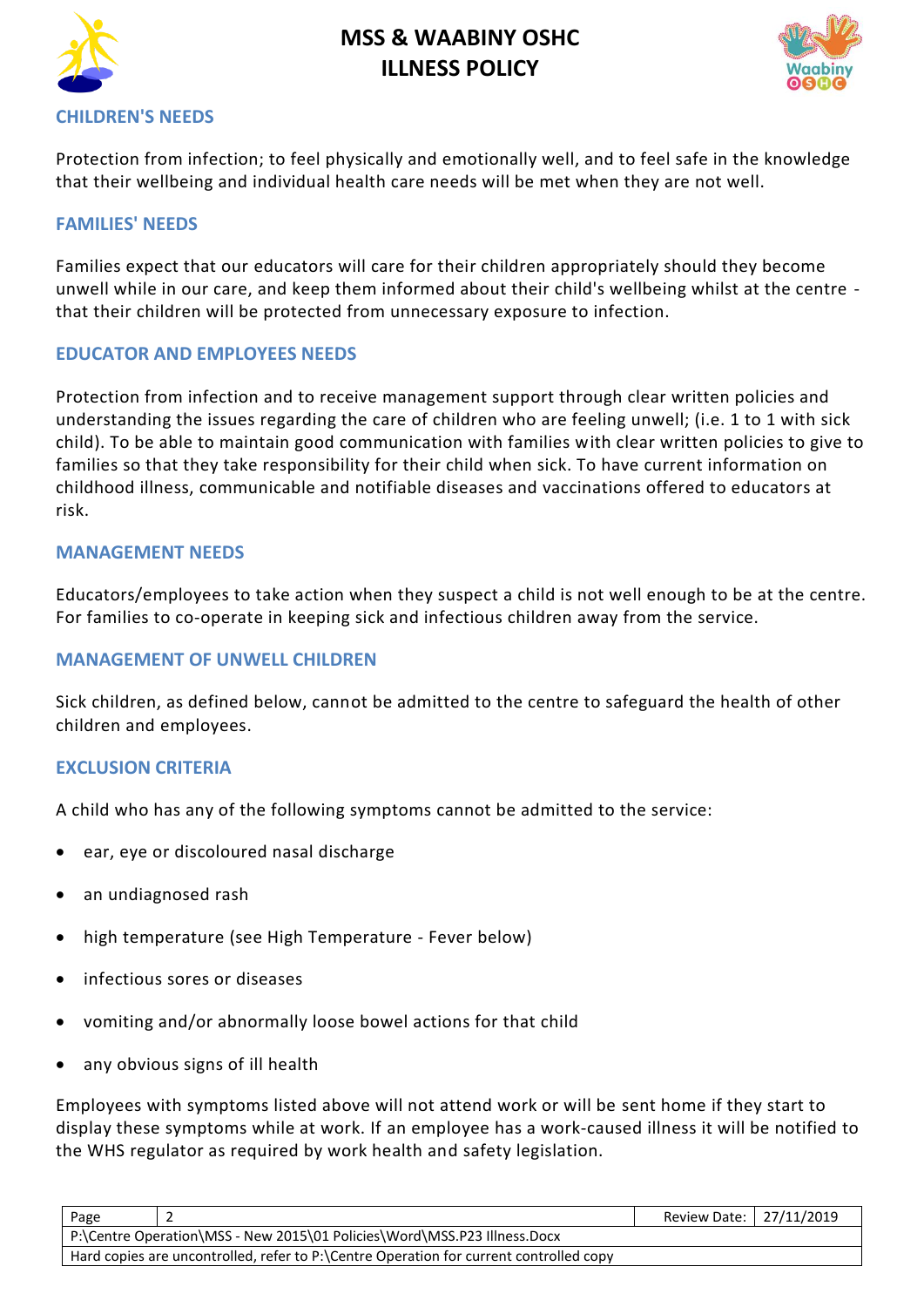

## **ONSET OF ILLNESS AT THE CENTRE**

If a child becomes unwell whilst at our centre, the parents/guardians will be notified and asked to pick the child up and remove them from our care as soon as possible. All illness at the service is recorded on the Child Illness register.

If parents/guardians and/or emergency contacts cannot be contacted or cannot collect the child, relief educators will be organised to care for the child at the parent/guardian's expense. This is to ensure the child can be properly cared for away from the other children (thus reducing the risk of spread of any infection), and the required educator-to-child ratios are maintained for the remainder of the children in care. This information is provided to families at the time of enrolment.

This strategy may not be possible in some areas due to lack of available relief educators. Where this is not possible MSS, the supervisors will need to determine how the sick child can be cared for away from the other children, whilst still maintaining the required educator-to-child ratios. It may be possible for a non-contact employee (e.g. Coordinator, Administration Assistant, Management) to care for the child until the parent/guardian arrives to collect the child. Note: food handlers should not care for sick children.

## **HIGH TEMPERATURE – FEVER**

A fever is a temperature of 38°C or higher. Fever is one of the ways the body fights infection. It can develop slowly, over a few days, or the fever can rise very quickly. Usually, this doesn't have anything to do with the illness that causes the fever.

A normal temperature in children is 36.5°C to 37.5°C, although it depends on their age, what they have been doing, the time of day and at which part of the body you take the temperature.

Body temperature is usually lowest in the early hours of the morning and highest in the late afternoon and early evening.

If a child has a temperature of between 37.5°C to 38°C, the parent/guardian will be contacted to inform them of the situation. The child's temperature and condition will be closely monitored, and if the situation remains the same, or improves, the parent/guardian will be informed and the child can remain at the service.

If the temperature rises or the child starts displaying signs of ill health such as drowsiness, paleness, breathing difficulty, less urine than usual or any of the symptoms listed in the exclusion criteria above, the child's parent/guardian will be notified and asked to take the child home. If the parent/guardian cannot attend to collect the child, and the temperature reaches 38°C or above, an ambulance will be called. While waiting for the ambulance educators will take physical steps to try to reduce the child's temperature i.e. removing excess clothing, laying child in a cool place, encouraging the child to drink cool water etc.

Where a parent/guardian is asked to seek medical advice regarding their child's health, the service will provide (for the Doctor's information), details about the child's symptoms and any illnesses that have recently affected children or educators/employees attending the service. All names other than the said child will be kept confidential. The Doctor will be asked to complete a Doctor's Clearance Certificate Form to pronounce the child fit for child care and that other children are not at risk of infection through exposure to this child, before the child can return to the centre.

| Page                                                                                   |  | Review Date: 27/11/2019 |  |
|----------------------------------------------------------------------------------------|--|-------------------------|--|
| P:\Centre Operation\MSS - New 2015\01 Policies\Word\MSS.P23 Illness.Docx               |  |                         |  |
| Hard copies are uncontrolled, refer to P:\Centre Operation for current controlled copy |  |                         |  |